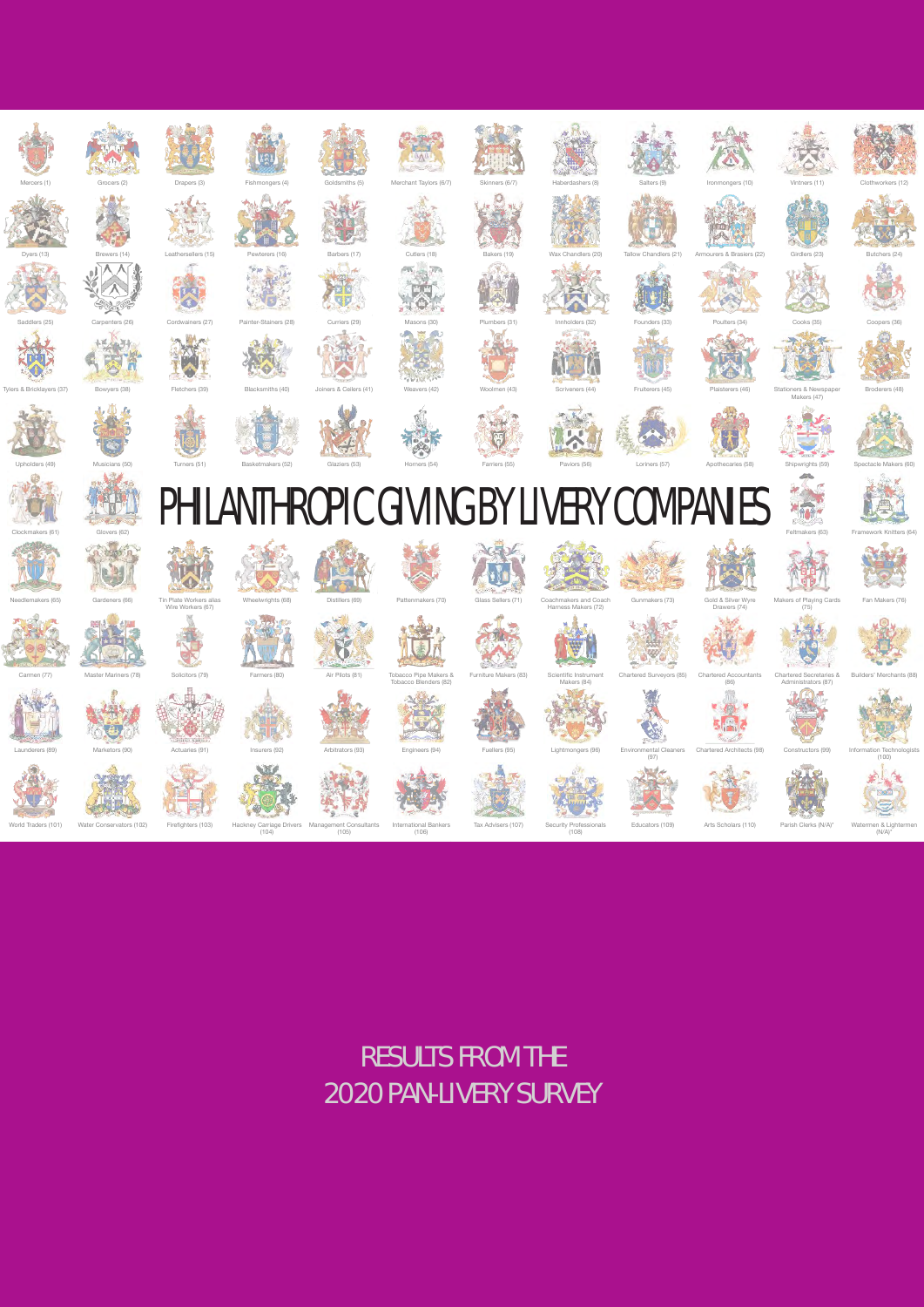### FOREWORD

There are 110 Livery Companies in London - some established many centuries ago and some which achieved livery status in the 21st century. Each of them is a unique philanthropic fellowship, whether ancient or modern, and all are dedicated to serving others. Whether firmly bound or loosely tied to a craft, trade or its successor, or linked to one of the modern professions which now predominate in the City of London, every Company has, in its own way, made its charitable work manifest - either by supporting education, research and welfare or by nurturing the skills of those actively involved.

When the Pan-Livery Initiative was set up in 2017, alongside developing a shared philanthropic endeavour and improving the culture of pan-livery engagement, one of its objectives was to understand better the nature and scale of this philanthropic endeavour, and thence to publicise it more widely within and beyond the livery movement. An initial survey of charitable giving by Livery Companies was undertaken in 2018, the findings from which were presented to Masters and Clerks at a Mansion House briefing in November of that year.

The Pan-Livery Steering Group (PLSG) was keen to repeat the earlier survey of philanthropic giving - and to extend it and understand further the scale and range of the charitable work of the livery. However, the survey was both delayed, yet made even more important, by the covid-19 pandemic. It was finally launched in October 2020, and we are delighted that the findings reported in the following pages incorporate data from all 110 Livery Companies along with eight Guilds and Companies without Livery.

The aggregate results thus represent financial support provided by over 200 Charitable Funds overseen by the 110 Livery Companies as well as direct charitable giving by many of those parent Livery Companies. As you will see in the following pages, this makes the livery movement, we believe, one of the top six grant makers in the UK. It also includes the donations, fundraising and volunteer effort from the men and women who make up the 27,500 Liverymen and 20,400 Freemen of these Livery Companies.

The PLSG looks forward to discussing this report further with you including ways in which we can all help to develop and improve the survey and its findings going forward. In the meantime, we are grateful to all of you who contributed to this outcome and to those who have provided the information enabling this report to be produced.



Alderman William Russell Alderman Sir Charles Bowman The Rt Hon The Lord Mayor Chairman of the Pan-Livery SG Past Chairman of the Pan-Livery SG Lord Mayor 2017-18

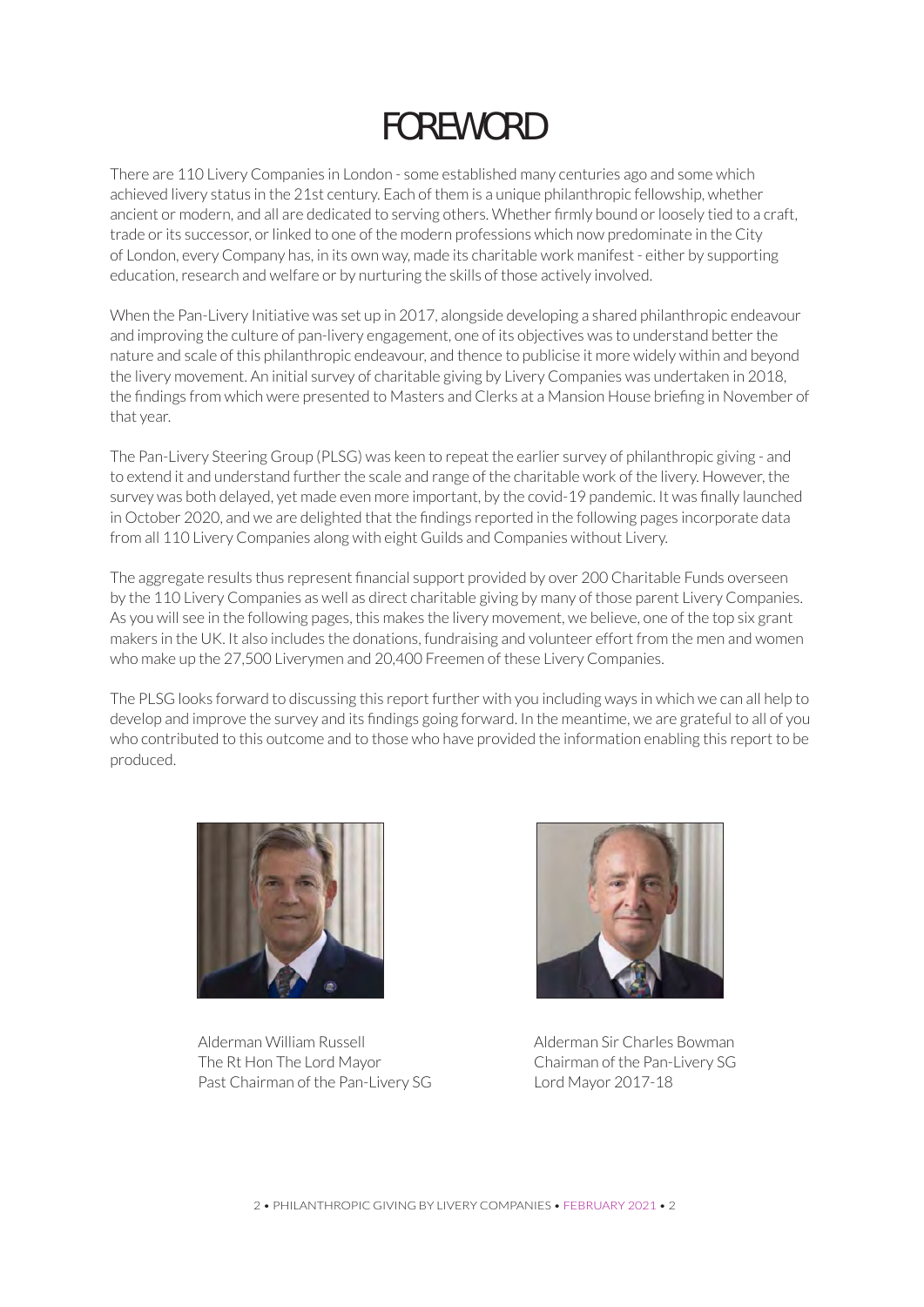### INTRODUCTION AND SUMMARY OF FINDINGS

The survey was launched in October 2020 and covered the most recent year for which each Livery Company had firm information, typically for financial years ending during 2019 or early 2020, thus predating the covid-19 pandemic. All information submitted has been reviewed for consistency before incorporation in the analysis. $1$ 

The headline findings from the analysis are shown in the table below.



The following sections provide an analysis of financial support provided to charities, along with an overview of the increasing role played by pro-bono and in-kind support. It also includes, for the first time, an analysis of the sources of charitable income and the scale of personal donations and fundraising by Members.

This report shows that the livery movement can demonstrate a wide range of philanthropic support that it provides to deserving causes – both from the careful management of historic assets and from the time and funds provided by its current membership. However, with the additional needs exposed by the covid-19 pandemic, it is perhaps now timely to seek to do more, and to communicate better what we do.

<sup>&</sup>lt;sup>1</sup> Data provided by Livery Companies has not been independently assured and verified.

<sup>&</sup>lt;sup>2</sup> Based on data from the report "ACF Foundation Giving Trends 2019" and the latest accounts of major Charitable Foundations filed with the Charity Commission.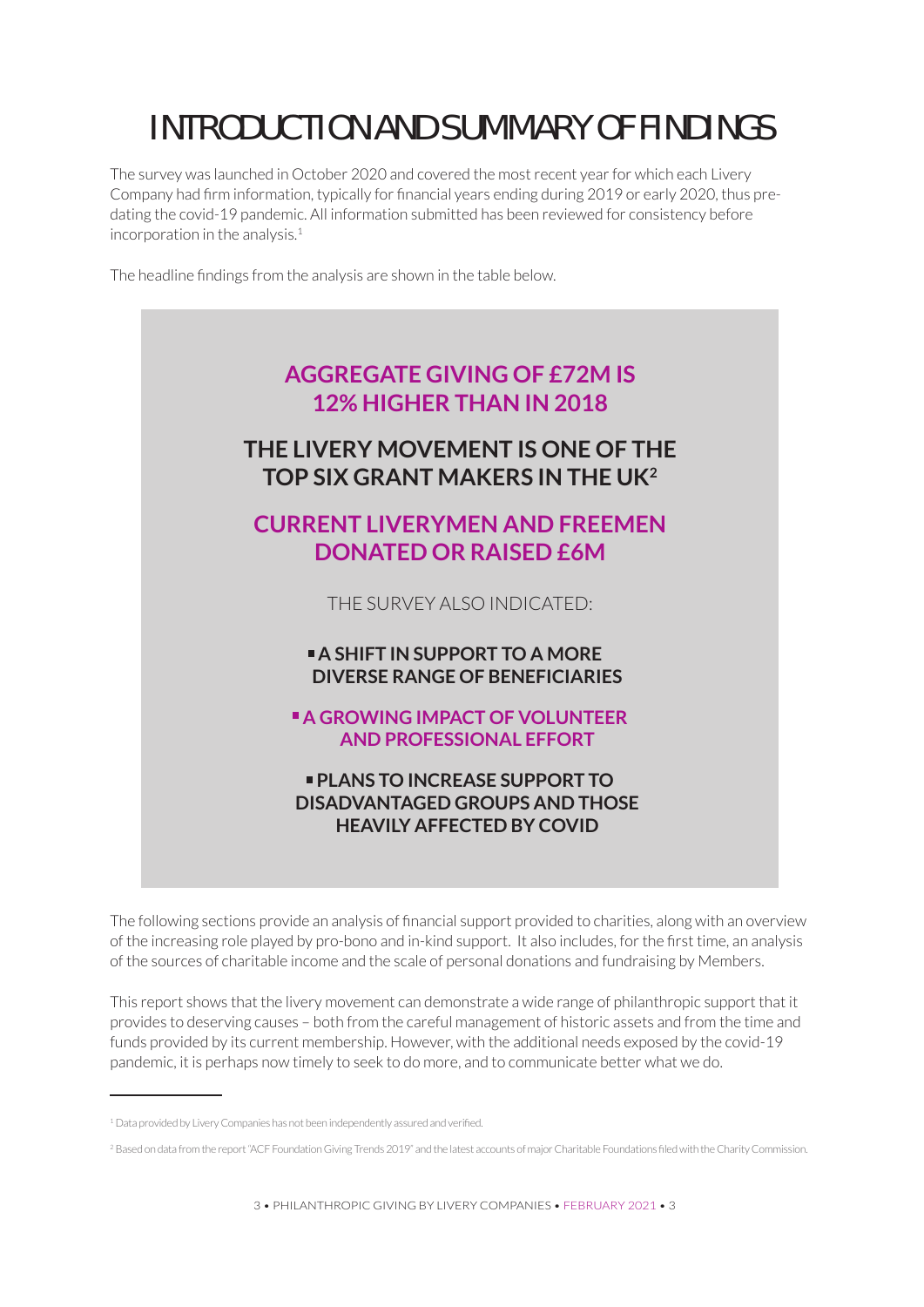# FINANCIAL SUPPORT PROVIDED TO CHARITIES

### **OVERALL**

The aggregate financial support reported by Livery Companies was just over £72m – an increase of 12% over the two years since the last survey. However, this figure relates to a period just prior to the onset of the pandemic which has had two contrasting effects: on the one hand a general reduction in charitable fund investment returns, and on the other hand additional funding provided by many Livery Company charitable funds to help meet urgent needs arising from Covid.

The largest categories of charitable giving remained support for education and for young people more generally, with support also to a wide range of other beneficiaries including the provision of housing and care homes.



### **EDUCATION**

Financial support to education at nearly £30m remained a similar proportion of overall giving. Within this total there was a shift away from direct support to independent schools with many Livery Companies providing bursaries and scholarships to disadvantaged pupils. There was also support provided to statemaintained schools from a range of Livery Companies along with a wide variety of programmes supporting education and research related to their own trade.



4 • PHILANTHROPIC GIVING BY LIVERY COMPANIES • FEBRUARY 2021 • 4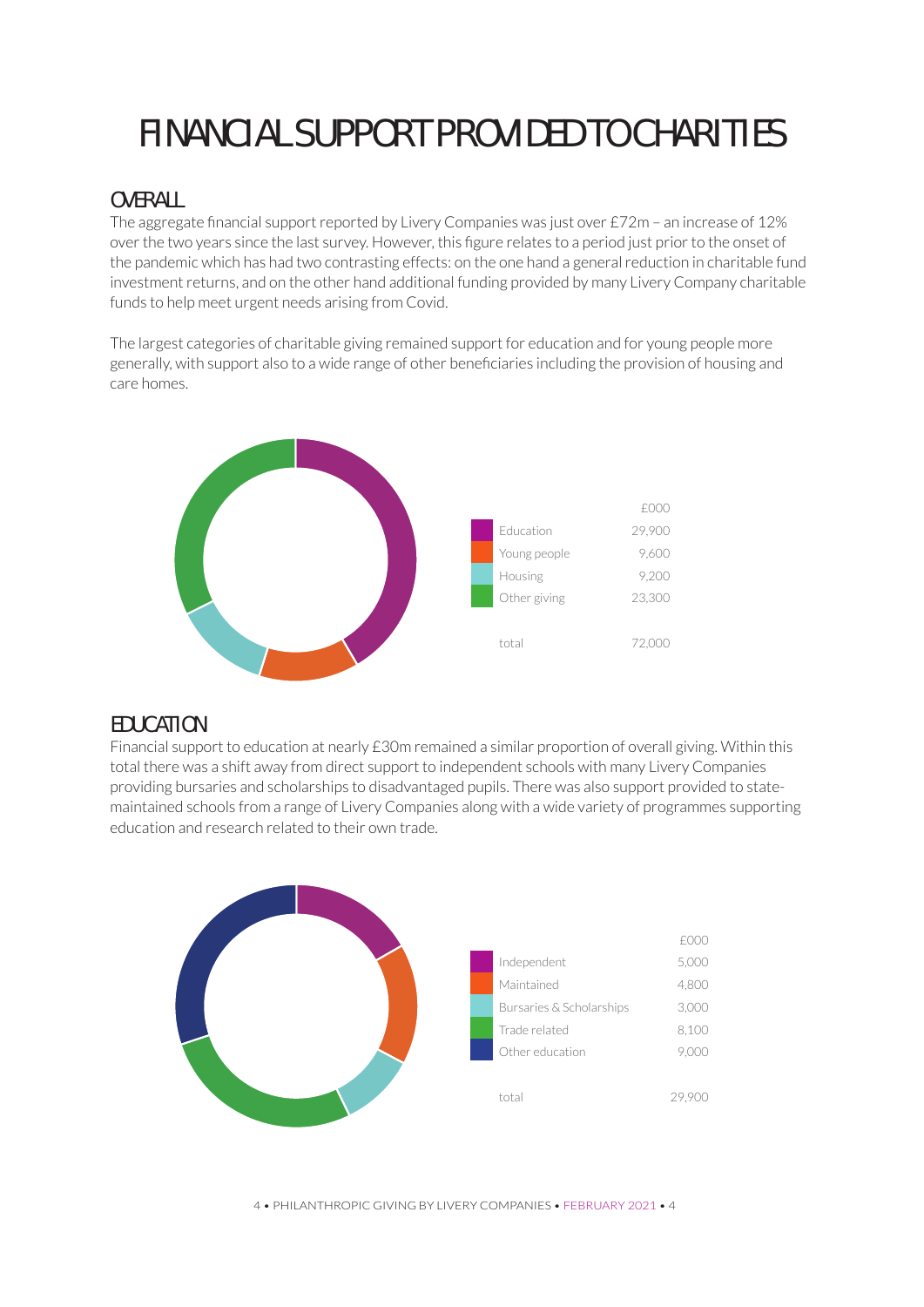### OTHER CHARITABLE GIVING

More than 30 Companies reported significant financial support to initiatives benefiting young people, amounting to £9.6m in total. Examples of such support included: provision of mobility and access for disabled young people; support to child refugees separated from their parents; helping teenage girls to escape from involvement in County Lines drug dealing.

There was also substantial funding amounting to £9.2m from the charitable funds of a dozen Livery Companies to provide and support almshouses, which is reflected both in their charitable giving and in their income from user charges.

Other charitable giving was directed at a very wide range of initiatives and beneficiaries. We have been able to analyse a further £8.3m of the total "other giving" of £23.3m into a number of commonly supported themes which illustrate the range of beneficiaries, as shown in the pie chart below.



The remaining £15m of charitable giving reported by Livery Companies falls into the category of "not included elsewhere" and from comments provided in survey responses covers a very wide and diverse range of beneficiary organisations.

### IMPACT OF THE COVID-19 PANDEMIC

The financial information provided by Livery Companies generally covered a period prior to the onset of the covid-19 pandemic in March 2020. However, many Companies commented in their responses that, despite investment income reducing due to the economic impact of the pandemic, they planned to maintain or increase their charitable giving.

In particular, a significant number of Companies indicated that they planned to increase funding to charities serving the most disadvantaged beneficiaries or to those who had been particularly affected by covid-19.

Amongst the many examples of such individual livery company and pan-livery support is the Livery Kitchens Initiative which, by early March, will have delivered over 100,000 meals to four Barts Health NHS Trust Hospitals and 13 communities in East London in partnership with City Harvest - 58 livery companies have supported this initiative.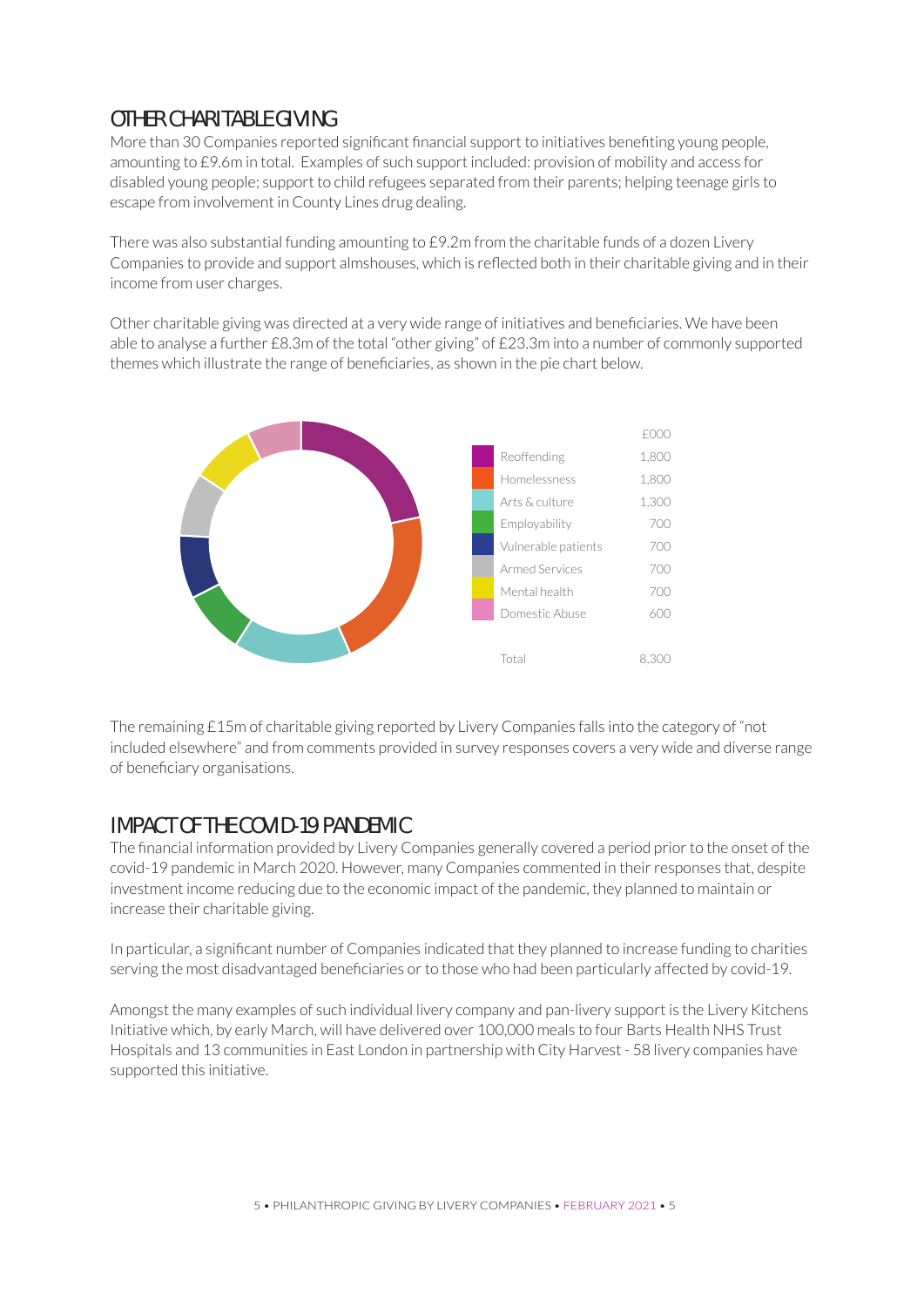# PRO BONO AND IN-KIND SUPPORT

An increasing element of philanthropic giving is provided by the time and effort volunteered by Liverymen and Freemen. In line with other organisations in the City and elsewhere, this support is becoming more organised and increasingly drawing upon professional expertise to provide pro bono support to charities and other not-for-profit organisations.

We have not been able to collect data from all Companies in this area as a number of Companies do not currently collect and report such information. There is therefore more work to be done in developing the complete picture and our plan is to discuss this with you at the Pan-Livery Conference planned for later this year.

The type of such support includes:

- The roles played by more than 1,000 School Governors and Charity Trustees appointed by their Livery Companies whose combined effort amounts to some 36,200 hours pa
- $\blacksquare$  The voluntary effort provided by those Members who are Trustees of their own Charitable Funds who devote some 36,400 hours pa to assessing applications and making grants
- General volunteer support of 38,700 hours pa provided to front-line charities in a wide range of activities directly supporting beneficiaries
- **Professional volunteer support to charities in lieu of the need for** commercial support

The last of these categories is growing in importance as Livery Companies whose membership is drawn primarily from the modern professions find it easier and more beneficial to provide professional expertise from their Members rather than raising large charitable funds.

A number of Companies also provided in-kind support – for example, the free or subsidised provision of venues (including peppercorn rents), or the provision of equipment and supplies.

Based on the responses to this section of the survey, it is apparent that there is considerable underreporting of pro bono and in-kind support. A number of Livery Companies have plans to capture such information, while others have so far found it too difficult to contemplate. However, based on the information provided, the combined value<sup>3</sup> of this support is at least £5.7m.

<sup>&</sup>lt;sup>3</sup> The value of this support is based on recognised accounting standards for charities.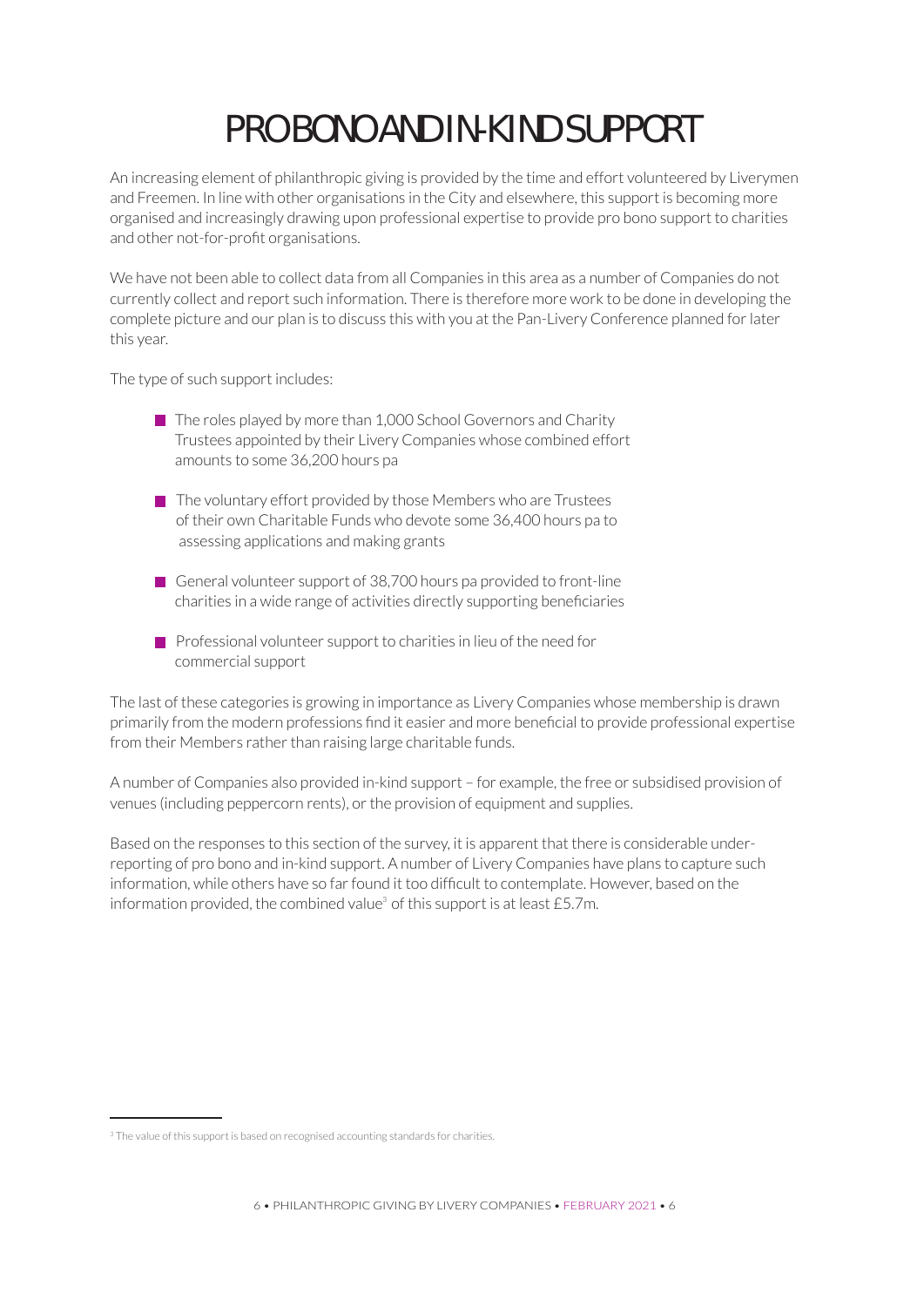# SOURCES OF CHARITABLE INCOME

Information on the source of funds available for charitable giving was collected for the first time in the survey. This is a complex area – particularly for those Charitable Funds that hold significant tangible assets – and there are practical challenges in distinguishing between capital funds available for charitable giving and in-year investment income.

However, it has given a starting point for understanding this important area and provides potential food for thought. In total, Livery Companies reported a sum of £83.9m available for charitable giving in their most recent year. This total is larger than aggregate charitable giving as it includes costs such as those for investment management and fundraising, along with exceptional items such as capital transfers.



The total available funds derived from four main categories:

- $\blacksquare$  Income from historic assets, investments or endowments some of which are restricted to particular beneficiaries (eg specific schools) or defined purposes.
- $\blacksquare$  Direct charitable giving by or transfers from the parent Livery Company
- $\blacksquare$  Income received from or in respect of users (such as almshouses or educational provision)
- $\Box$  Donations from and fundraising by Members.

Income from the first two of these categories together represented 75% of the total and was concentrated in a relatively small number of Livery Companies (over £50m from 14 companies), and there was a similar concentration in respect of almshouses.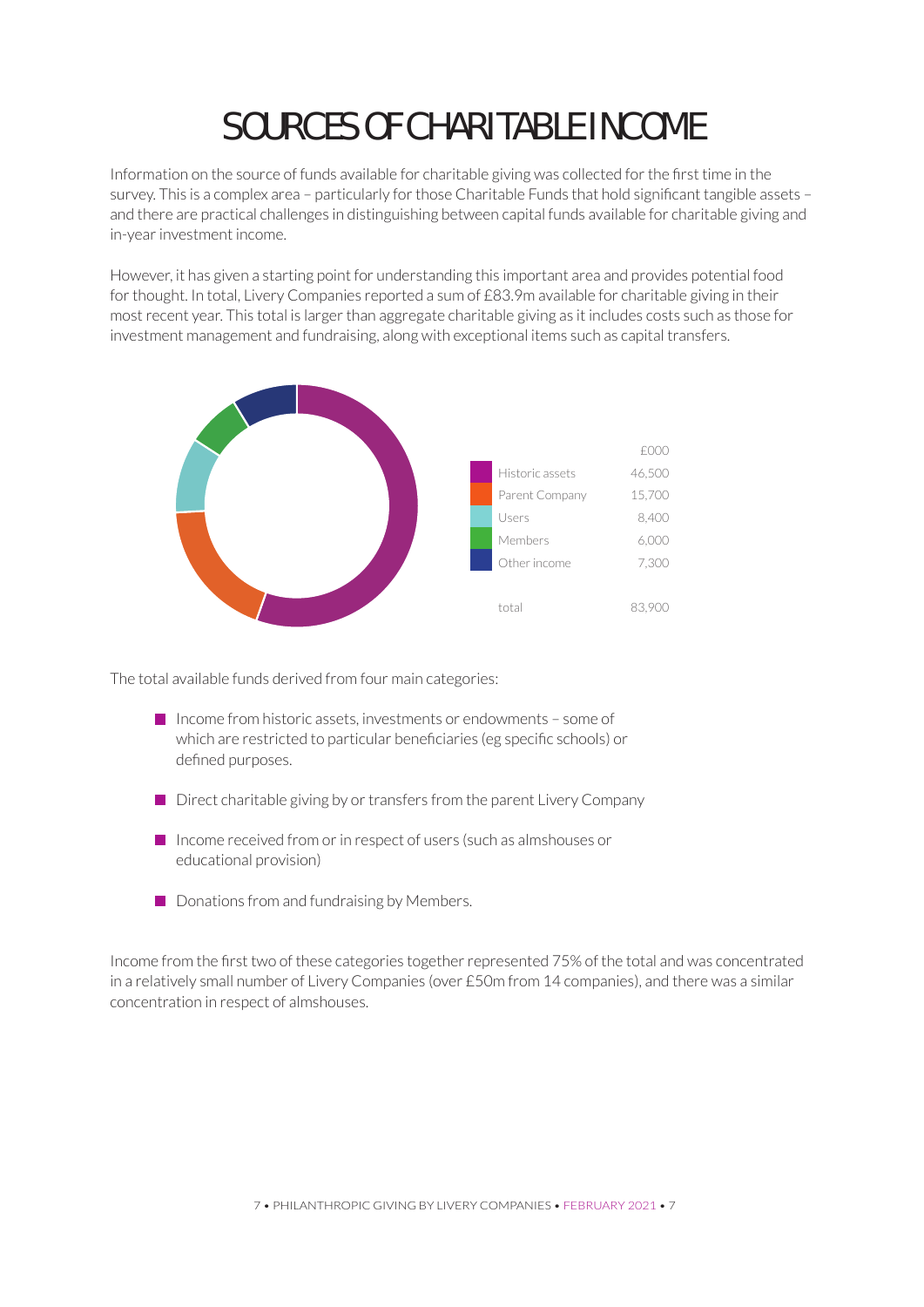### DONATIONS AND FUNDRAISING BY MEMBERS

The survey also identified that individual donations by Liverymen and Freemen, along with specific fundraising initiatives, raised some £5.3m during the year (plus Gift Aid of £0.7m) – which represents an average annual figure of £115 per Member. The average giving across all Livery Companies typically varied from £30 to £300 per Member per year as shown in the histogram below. Please note that this is the first time this data has been collected and therefore data and related analysis should be reviewed in this context.



Average £ per member pa

Comments included in survey responses suggest that these donations include both regular giving schemes and special fundraising initiatives – some directed at supporting specific appeals and others aimed at supporting charities that have been particularly hard hit by the Covid pandemic. While the circumstances of individual Companies vary widely, the range of member giving shown above may encourage some to seek to increase this element of their charitable giving. There may also be an opportunity to increase the level of Gift Aid relief from £0.7m by more effective and timely reclaims.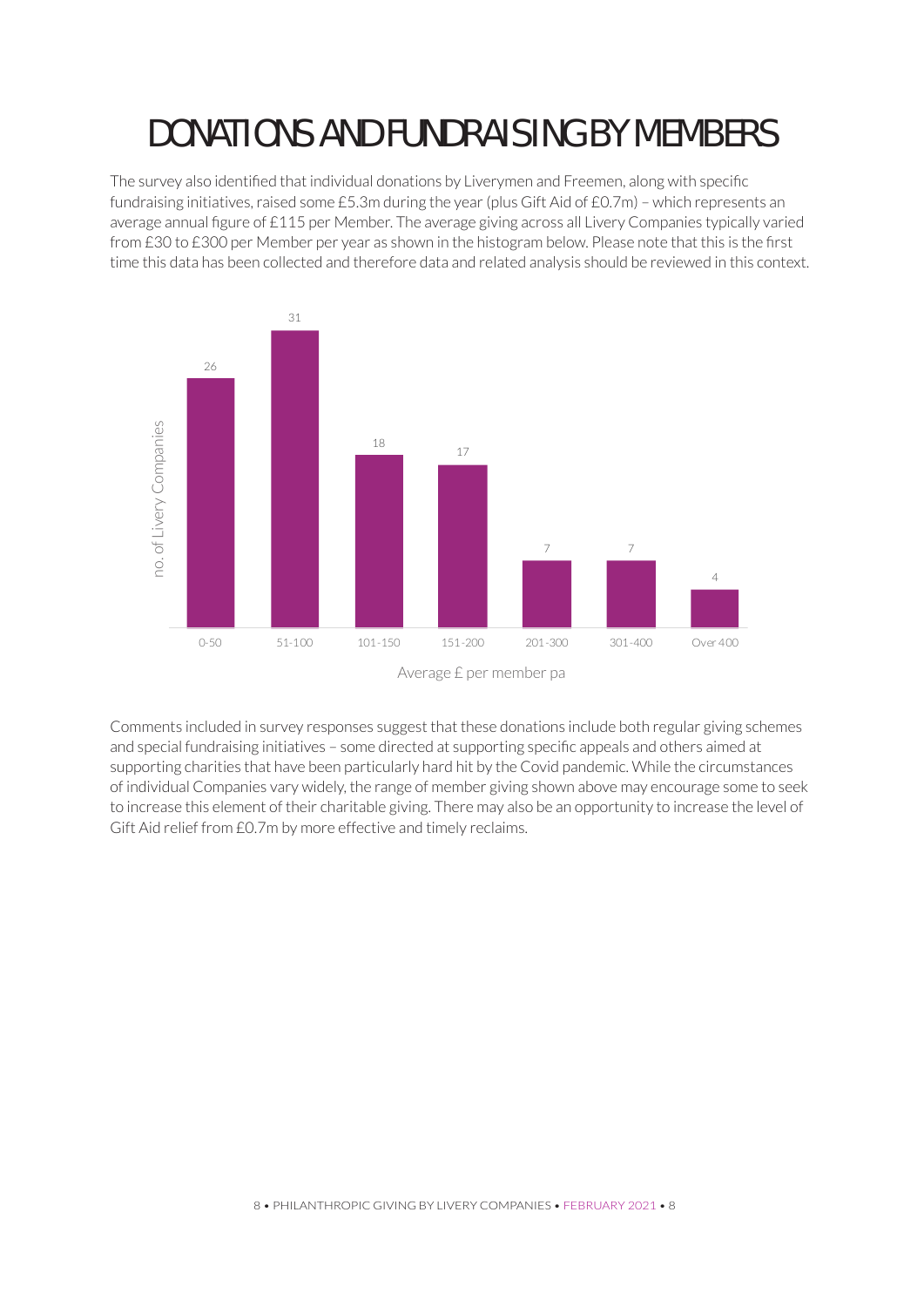### ANNEX – DETAILED ANALYSIS OF LIVERY COMPANY CHARITABLE GIVING AND PRO BONO SUPPORT

| <b>NUMBER OF MEMBERS</b>                       |        |
|------------------------------------------------|--------|
| Liverymen                                      | 27,500 |
| Freemen                                        | 20,400 |
| <b>TOTAL</b>                                   | 47,900 |
| <b>SOURCES OF INCOME</b>                       | £000   |
| Income from historic endowments - restricted   | 20,900 |
| Income from historic endowments - unrestricted | 25,600 |
| Legacies received in year                      | 1,200  |
| Transfers from Parent Company                  | 15,700 |
| Income from users                              | 8,400  |
| Member donations and fundraising               | 5,300  |
| Gift Aid on donations                          | 700    |
| Other income                                   | 6,100  |
| <b>TOTAL</b>                                   | 83,900 |

| <b>PRO BONO &amp; IN KIND*</b>     |         |
|------------------------------------|---------|
| No. of school governors            | 30C     |
| No. of appointed trustees          | 700     |
| <b>TOTAL no. appointed</b>         | 1,000   |
| Hrs. spent by school governors     | 19,800  |
| Hrs. spent by trustees             | 16,400  |
| Hrs. managing Charitable Fund      | 36,400  |
| Hrs. general volunteering          | 38,700  |
| Hrs. professional support          | 23,600  |
| <b>TOTAL hours spent</b>           | 134,900 |
| Value of professional support £000 | 3,300   |
| Value of in kind support £000      | 2,400   |
| <b>TOTAL value £000</b>            | 5.700   |

\* Please see p.6 where we explain that we have not been able to collect data in this area from all Companies.

| <b>FINANCIAL SUPPORT</b>                                                | £000   |
|-------------------------------------------------------------------------|--------|
| Independent Schools - support to capital projects                       | 4,700  |
| Independent Schools - support to running costs                          | 300    |
| Bursaries & Scholarships                                                | 3,000  |
| Maintained Schools - support to capital projects                        | 1,500  |
| Maintained Schools - support to running costs                           | 3,300  |
| Education, training or research related to the trade(s) of the Company  | 8,100  |
| Financial support for education or training not listed elsewhere        | 9,000  |
| Support to reduce (re-)offending                                        | 1,800  |
| Support to improve employabilty                                         | 700    |
| Support to reduce homelessness                                          | 1,800  |
| Nursing care for vulnerable patients                                    | 700    |
| Support to reduce domestic abuse and help victims                       | 600    |
| Support to maintain and improve mental health amongst vulnerable groups | 700    |
| Support to charities linked to the Armed Services                       | 700    |
| Support to arts organisations, museums, churches and historic buildings | 1,300  |
| Other support to young people                                           | 9,600  |
| Financial support to other beneficiaries not included elsewhere         | 15,000 |
| Directly managed housing and care homes                                 | 7,600  |
| Housing and care homes managed by third parties                         | 1,600  |
| <b>TOTAL</b>                                                            | 72,000 |